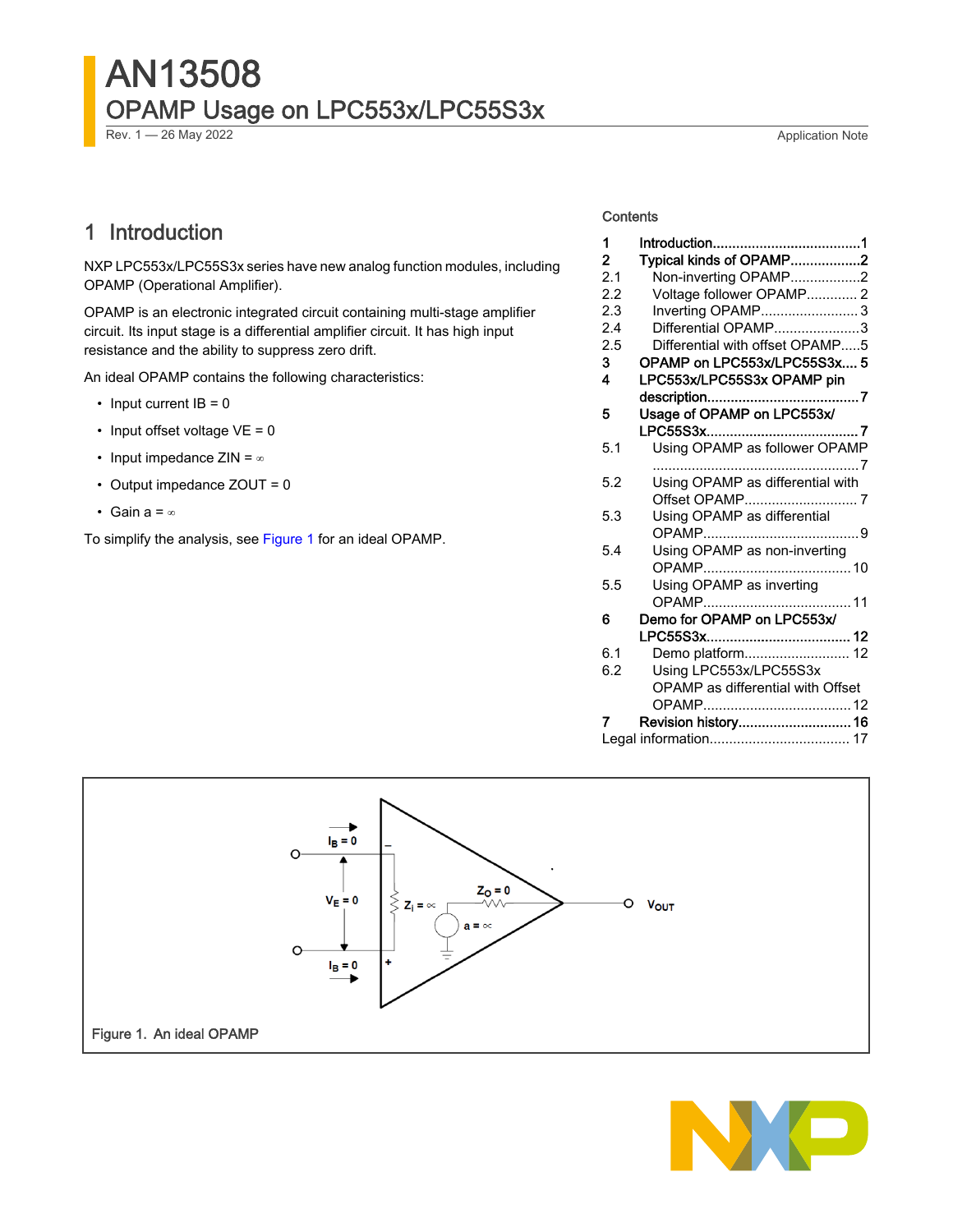# <span id="page-1-0"></span>2 Typical kinds of OPAMP

#### 2.1 Non-inverting OPAMP

Figure 2 shows the non-inverting OPAMP connection.



Non-inverting OPAMP has the input signal connected to its positive input. According to the ideal OPAMP assumptions, Input current  $IB = 0$  and Input offset voltage  $VE = 0$ , we can get the equation as below:

$$
V_{IN} = V_{OUT} \frac{R1}{R1 + R2}
$$

Then:

 $V_{\text{OUT}} = V_{\text{IN}} \left( 1 + \frac{R2}{R1} \right)$ 

The output signal is the amplified signal and non-inverted from input signal. The circuit input impedance is an infinite impedance.

#### 2.2 Voltage follower OPAMP

Figure 3 shows the voltage follower OPAMP connection.



In the non-inverting OPAMP, if let R2 = 0 and remove R1, we can get the equation as below:

 $V_{OUT} = V_{IN}$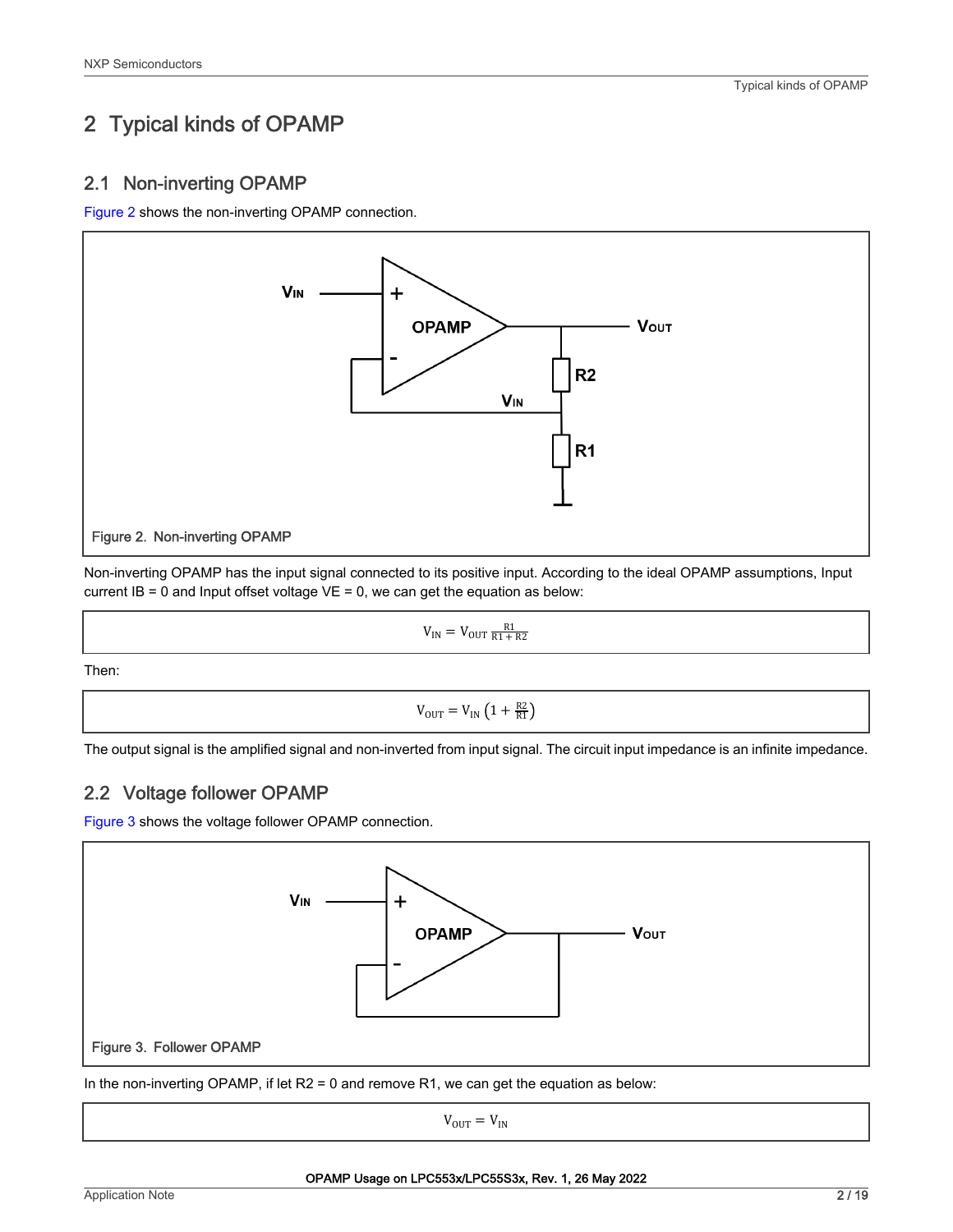<span id="page-2-0"></span>To perform impedance adaptation on input signals, the circuit uses OPAMP as follower buffer.

#### 2.3 Inverting OPAMP

Figure 4 shows the inverting OPAMP connection.



Inverting OPAMP has the input signal connected to its negative input. According to the ideal OPAMP assumptions, Input current  $IB = 0$  and input offset voltage  $VE = 0$ , we can get the equation as below:

$$
\frac{V_{IN}}{R1} = -\frac{V_{OUT}}{R2}
$$

Then:

### $V_{\text{OUT}} = \left( - \frac{R2}{R1} \right) V_{\text{IN}}$

The output signal is the amplified signal and inverted from input signal.

#### 2.4 Differential OPAMP

[Figure 5](#page-3-0) shows the differential OPAMP connection.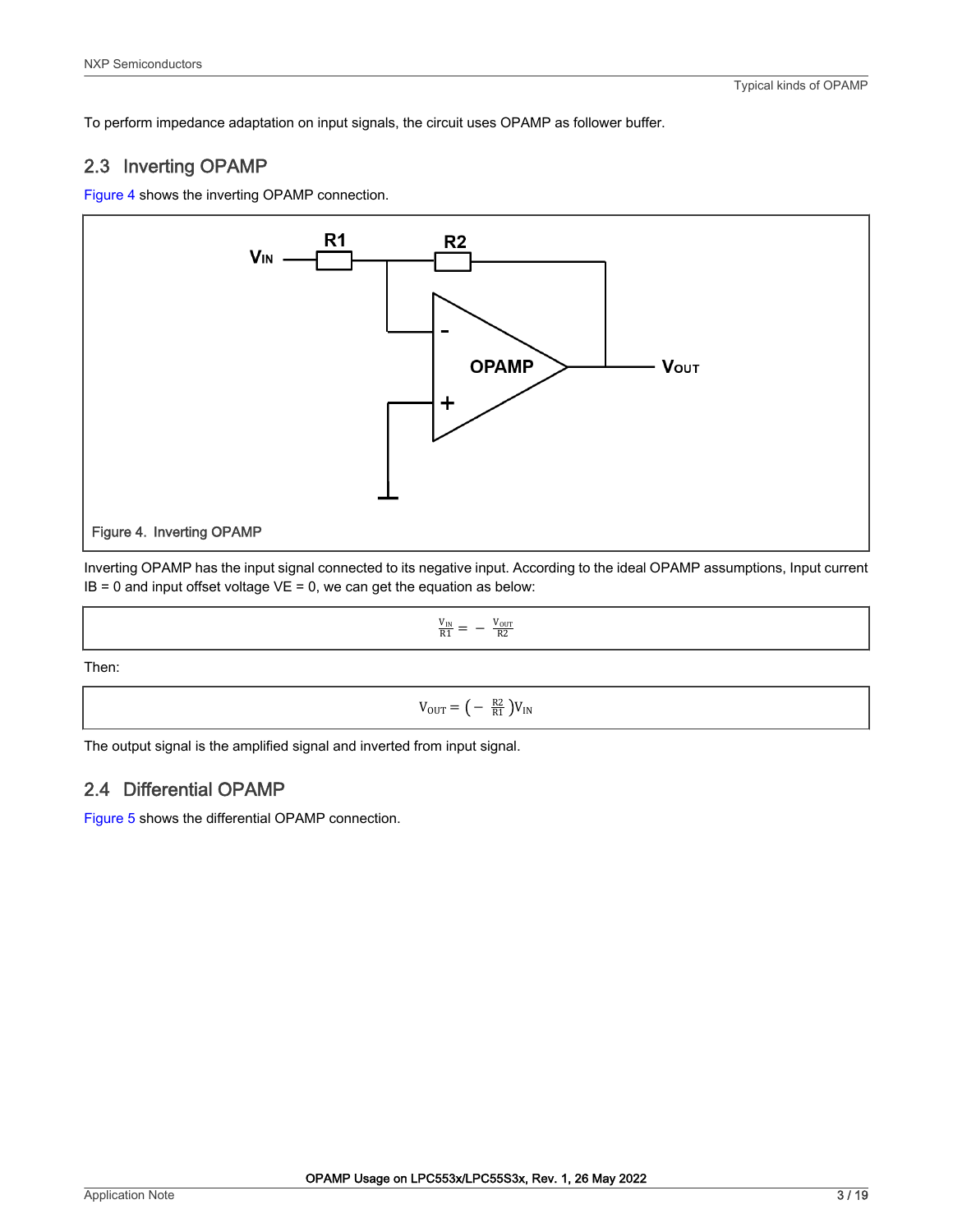<span id="page-3-0"></span>

Differential OPAMP amplifies the voltage difference between inputs signals. According to the ideal OPAMP assumptions, Input current  $IB = 0$  and input offset voltage  $VE = 0$ , we can get the equation as below.

From:

 $\frac{V_{INP} - V + V}{R3} = \frac{V + V}{R4}$ 

we can get:

Equation 1.

 $V + = \frac{R4}{R3 + R4}V_{INP}$ 

From:

 $\frac{V - -V_{INN}}{R1} = \frac{V_{OUT} - V -}{R2}$ 

we can get:

$$
V_{\text{OUT}}=\tfrac{R1+R2}{R1}V-\phantom{0}-\tfrac{R2}{R1}V_{\text{INN}}
$$

Equation 2.

According to  $V+ = V-$ , from Equation 1 and Equation 2, we can get:

$$
V_{\text{OUT}} = \frac{R1 + R2}{R1} * \frac{R4}{R3 + R4} V_{\text{INP}} - \frac{R2}{R1} V_{\text{INN}}
$$

If let  $R1 = R3$ ,  $R2 = R4$ , then:

 $V_{\text{OUT}} = \frac{R2}{R1} (V_{\text{INP}} - V_{\text{INN}})$ 

In the circuit, the differential signal,  $(V_{INP} - V_{INN})$ , is multiplied by the stage gain. The circuit is a differential amplifier. It amplifies only the differential portion of the input signal and rejects the common mode portion of the input signal.

The differential amplifier strips off or rejects the common mode signal. This circuit configuration is often employed to strip DC or injected common mode noise off a signal.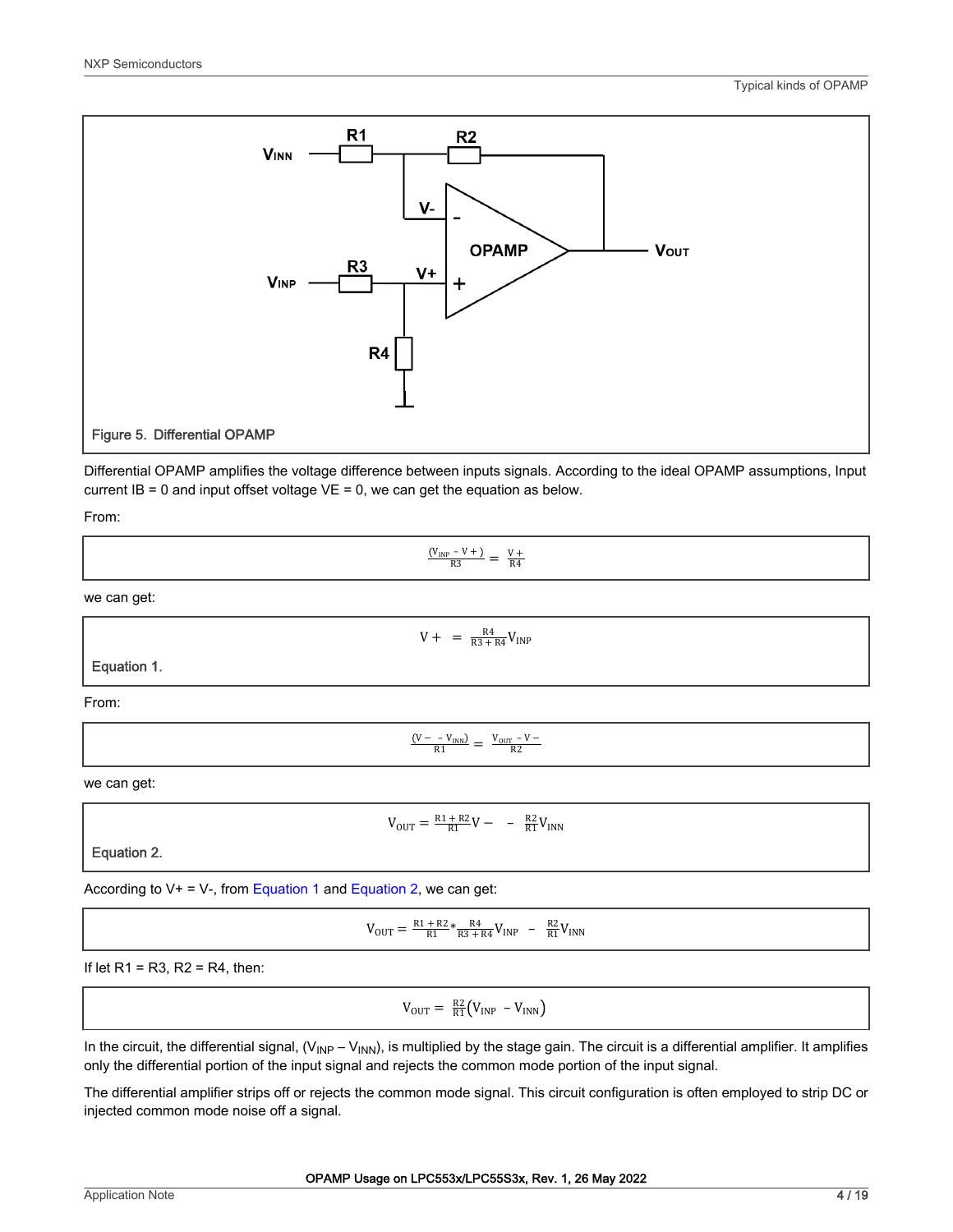#### <span id="page-4-0"></span>2.5 Differential with offset OPAMP

Figure 6 shows the differential with offset OPAMP connection.



In the differential OPAMP amplifies, when R4 connects a V<sub>PREF</sub> voltage instead of connecting to ground, then the circuit becomes differential with offset OPAMP. According to the ideal OPAMP assumptions: Input current IB = 0 and input offset voltage VE = 0, we can get the equations as below.

From:

$$
\frac{V_{\text{IMP}} - V +}{R3} = \frac{V + - V_{\text{PREF}}}{R4}
$$

we can get:

$$
V + = \frac{R4}{R3 + R4}V_{INP} + \frac{R3}{R3 + R4}V_{PREF}
$$

Equation 3.

From:

$$
\frac{V - -V_{INN}}{R1} = -\frac{V_{OUT} - V -}{R2}
$$

we can get:

$$
V_{\text{OUT}} = \frac{R1 + R2}{R1}V - -\frac{R2}{R1}V_{\text{INN}}
$$

Equation 4.

According to  $V_+ = V_-$ , from Equation 3 and Equation 4, we can get:

$$
V_{\rm OUT} = \tfrac{R1 + R2}{R1}*\tfrac{R4}{R3 + R4}V_{\rm INP} \ - \ \tfrac{R2}{R1}V_{\rm INN} \ + \ \tfrac{R1 + R2}{R1}*\tfrac{R3}{R3 + R4}V_{\rm PREF}
$$

Equation 5.

# 3 OPAMP on LPC553x/LPC55S3x

The features of OPAMP on LPC553x/LPC55S3x include: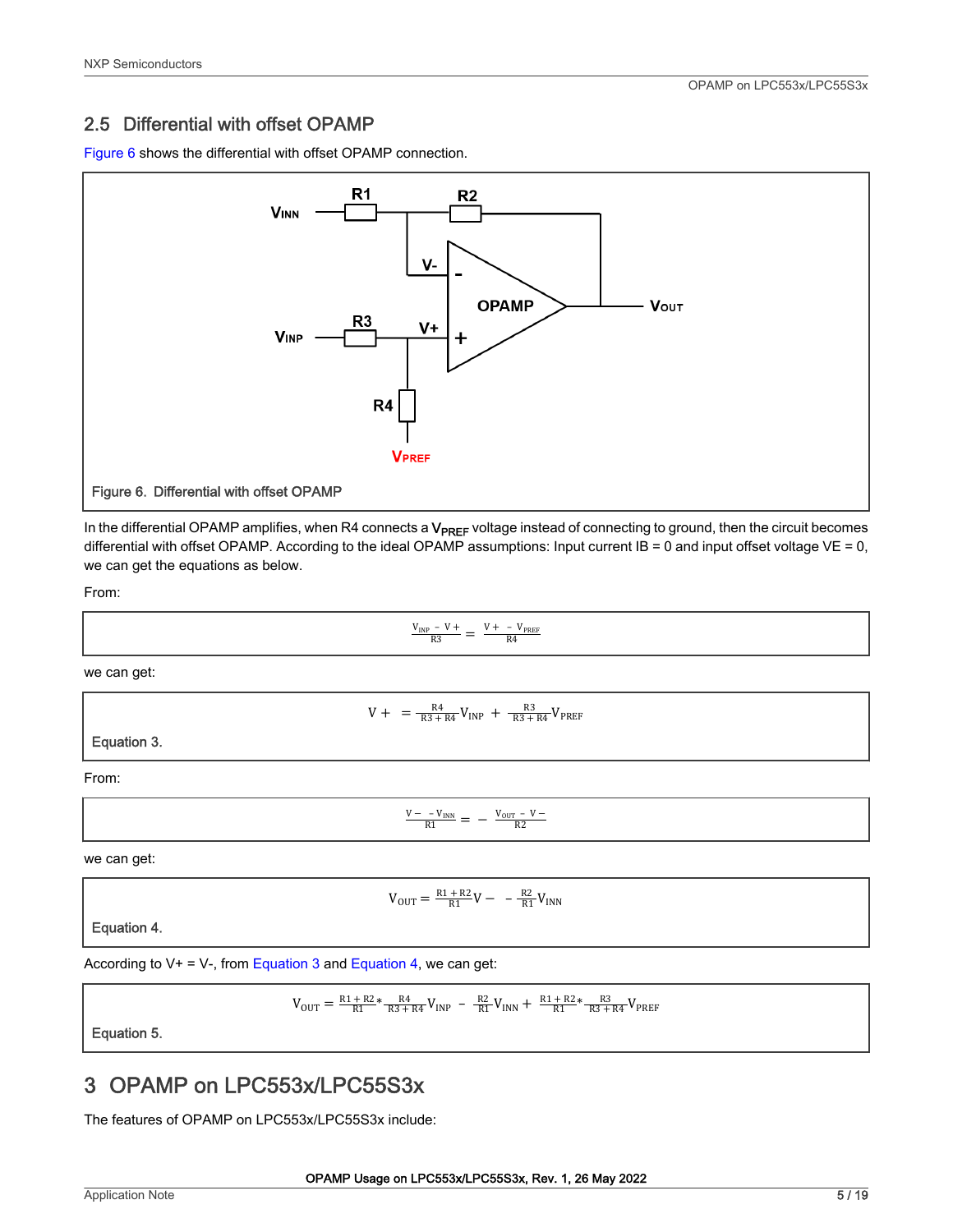- It contains three OPAMPs, supporting PGA amplifier.
- It configures registers with optional non-inverting or inverting gain application to select different gains.
- The module is applicable to the signal processing stage before SARADC.

The specifications of OPAMP on LPC553x/LPC55S3x include:

- DC open loop voltage gain 110 dB
- Slew rate 2 V/us (low-noise mode), 5.5 V/us (high-speed mode)
- Unity gain bandwidth: 3 MHz (low-noise mode), 15 MHz (high-speed mode)
- Rail-to-rail input/output (0 VDDA)
- PGA with negative programmable gain: -1X, -2X, -4X, -8X, -16X, -33X, -64X, positive programmable gain: 1X, 2X, 4X, 8X, 16X, 33X, 64X.

The working mode of OPAMP on LPC553x/LPC55S3x includes:

• Standalone (buffer) mode

Figure 7 shows the OPAMP block diagram.



To make OPAMP work on Buffer mode, set register OPAMP CTR bit[26-24] "NGAIN" to 000 - Buffer.

In this mode, OPAMP works alone. It has no connection with internal Res Matrix, just pulling out OPAMPx\_INP, OPAMPx\_INN, and OPAMPx Out pins for users. Users can connect outside circuit on these pins to apply functions as required.

• Programmable Gain Amplifier (PGA) mode

To make OPAMP work on PGA mode, don't set register OPAMP\_CTR\_bit[26-24] NGAIN to 000 - Buffer and don't set  $bit[22-20]$  NGAIN  $to$  000 - Reserved.

In this mode, OPAMP connects with internal Res Matrix and amplifies the input voltage according to NGAIN and PGAIN setting value. Amplify principle is illustrated in [Usage of OPAMP on LPC553x/LPC55S3x.](#page-6-0)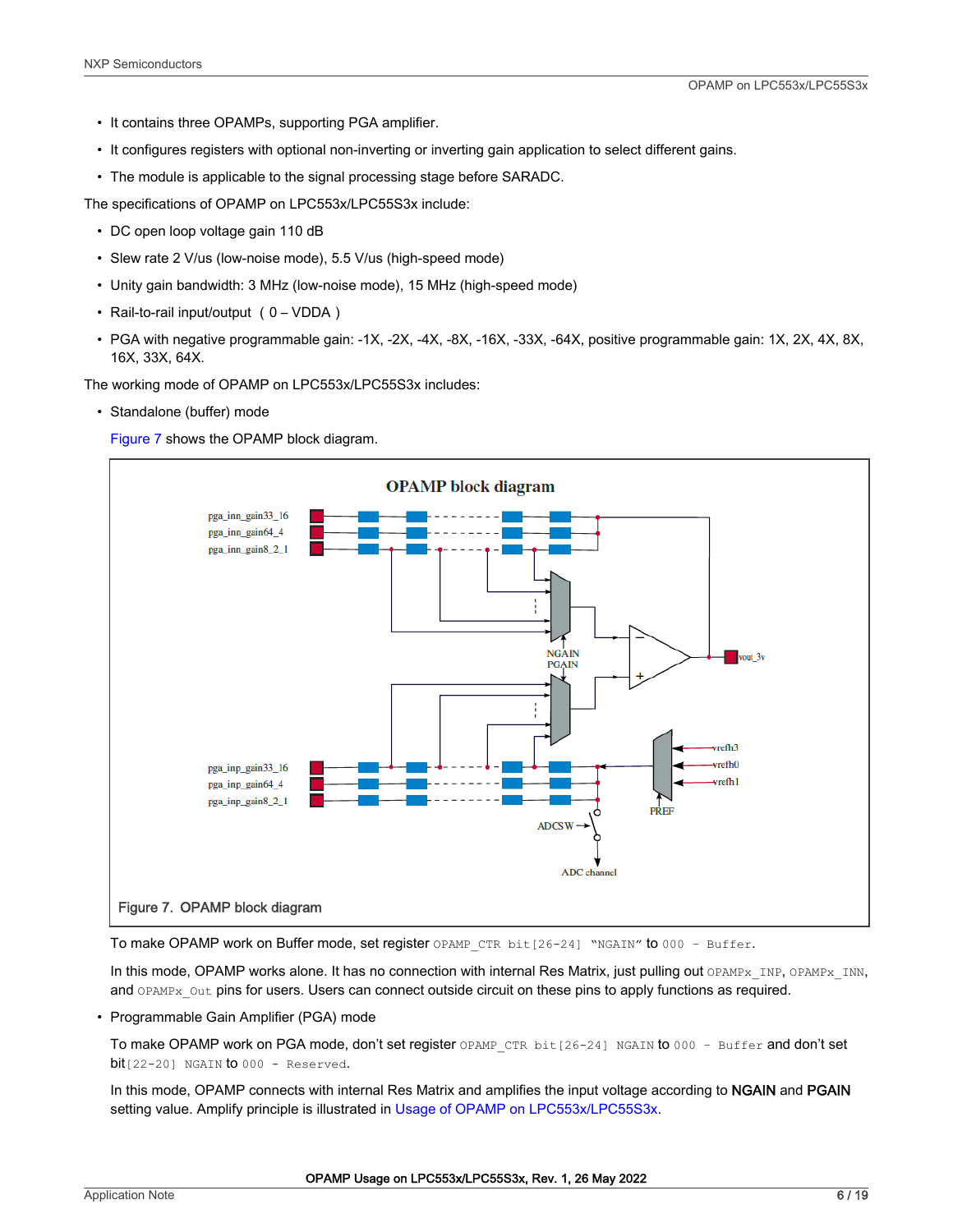# <span id="page-6-0"></span>4 LPC553x/LPC55S3x OPAMP pin description

#### LPC553x/LPC55S3x OPAMP pins include:

- OPAMPO INP/PIOO 8 pin, with the default OPAMPO INP.
- OPAMP1 INP/PIO0 27 pin, with the default OPAMP1 INP.
- OPAMP2 INP/PIO2 1 pin, with the default OPAMP2 INP.
- OPAMPO INN Dedicated pin
- OPAMP1\_INN Dedicated pin
- OPAMP2 INN Dedicated pin
- OPAMP0\_Out/PIO1\_9 pin, with the default OPAMP0\_Out.
- OPAMP1\_Out/PIO2\_14 pin, with the default OPAMP1\_Out.
- OPAMP2 Out/PIO2 2 pin, with the default OPAMP2 Out.

# 5 Usage of OPAMP on LPC553x/LPC55S3x

#### 5.1 Using OPAMP as follower OPAMP

To make OPAMP work on Buffer mode, set register OPAMP CTR bit[26-24] NGAIN to 000 - Buffer.

Connect OPAMPx INN to OPAMPx OUT, and we can get:



#### 5.2 Using OPAMP as differential with Offset OPAMP

When set to PGA mode, the OPAMP on LPC553x/LPC55S3x uses Res Matrix to get NGAIN, PGAIN, as shown in [Figure 9.](#page-7-0)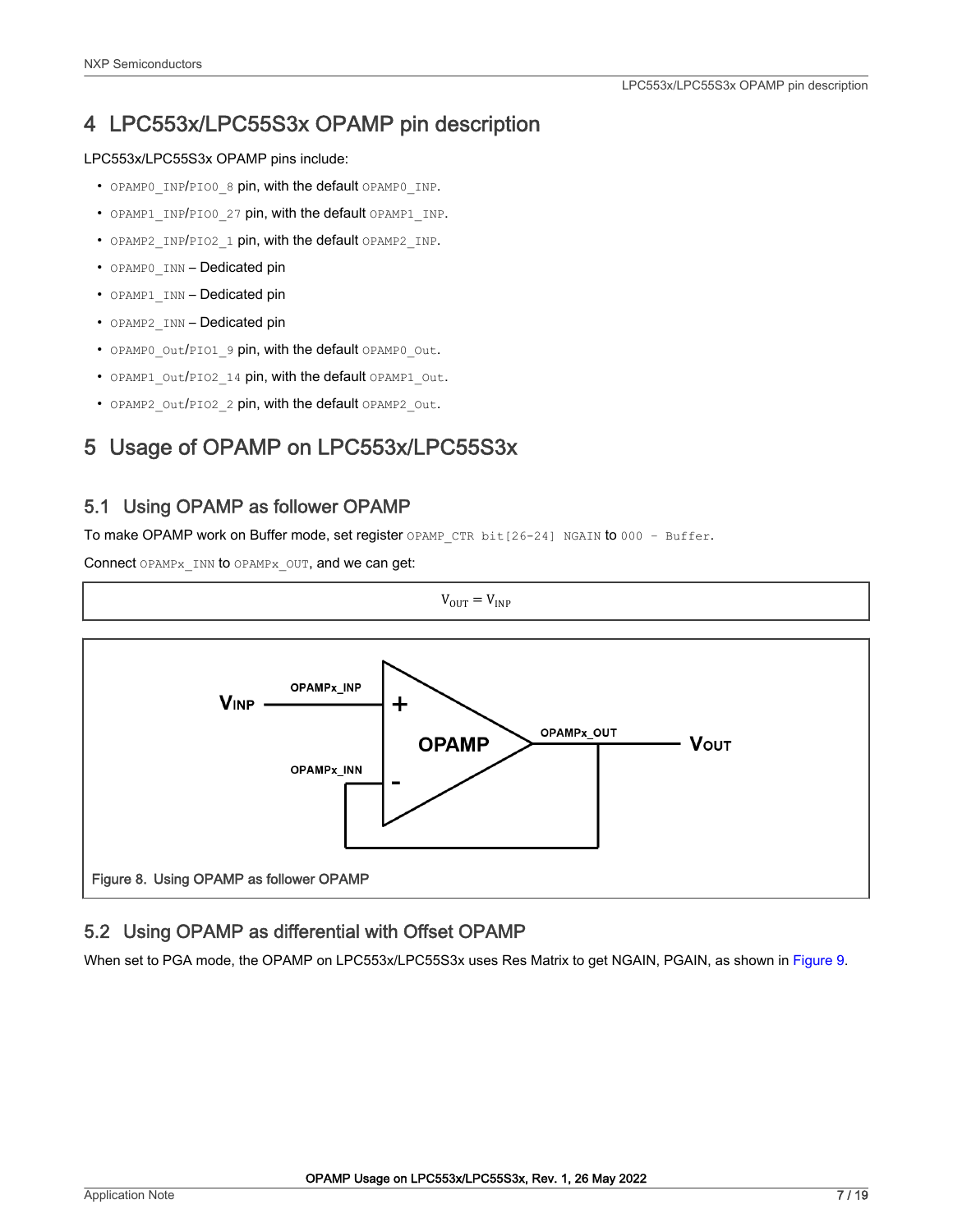<span id="page-7-0"></span>

Internal Res Matrix is equivalent to R1, R2, R3, R4:

 $R2/R1 = NGAIN$ 

R4/R3 = PGAIN

NGAIN and PGAIN with gain rate x1, x2, x4, x8, x16, x33, and x64 are as shown in Figure 10.

 $NGAIN(1) = 1/1 (R2/R1)$  $PGAIN(1) = 1/1 (R4/R3)$  $NGAIN(2) = 2/1$  $PGAIN(2) = 2/1$  $NGAIN(3) = 4/1$  $PGAIN(3) = 4/1$  $NGAIN(4) = 8/1$  $PGAIN(4) = 8/1$  $NGAIN(5) = 16/1$  $PGAIN(5) = 16/1$  $NGAIN(6) = 33/1$  $PGAIN(6) = 33/1$  $NGAIN(7) = 64/1$  $PGAIN(7) = 64/1$ 

Figure 10. NGAIN, PGAIN with gain rate x1, x2, x4, x8, x16, x33, x64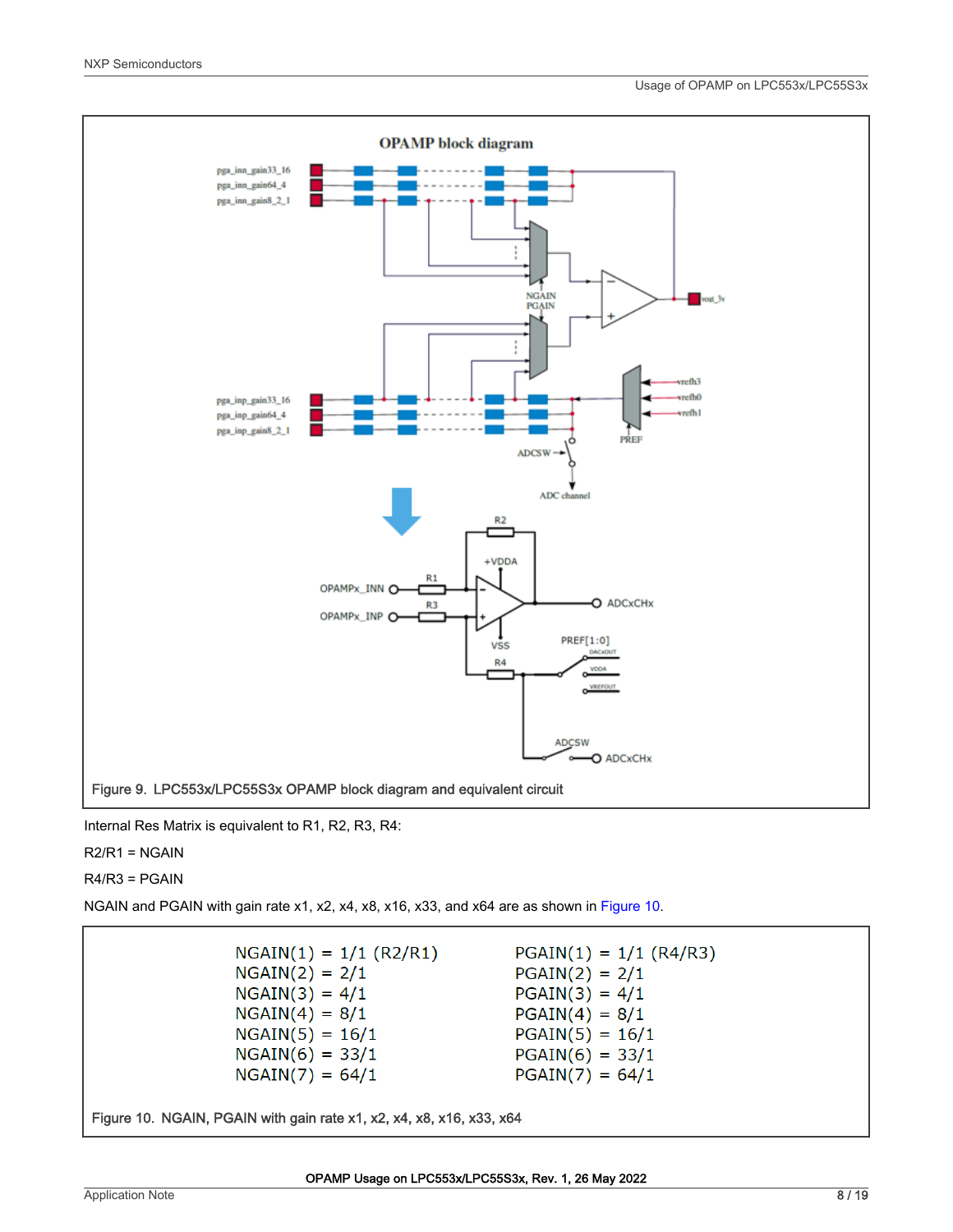<span id="page-8-0"></span>According to [Equation 5](#page-4-0) concluded from above analysis and make:

R2/R1 = NGAIN

R4/R3 = PGAIN

we can get:

$$
V_{\text{OUT}} = \frac{N\text{GAIN} + 1}{1 + \frac{1}{\text{PGAN}}} V_{\text{INP}} - N\text{GAIN}^* V_{\text{INN}} + \frac{1 + N\text{GAIN}}{1 + \text{PGAN}} V_{\text{PREF}}
$$

Equation 6.



#### 5.3 Using OPAMP as differential OPAMP

LPC553x/LPC55S3x OPAMP works on PGA mode.

To make OPAMP use DAC0OUT as V<sub>PREF</sub>, set register OPAMP CTR bit[18-17] PREF to 00 - Select vrefh3.

To set  $V_{PREF}$  to 0, make DACXOUT output as 0.

According Equation 6, we can get:

$$
V_{OUT} = \tfrac{NGAIN + 1}{1 + \tfrac{1}{PGAIN}} \, V_{INP} \, - \, NGAIN \, {^*V}_{INN}
$$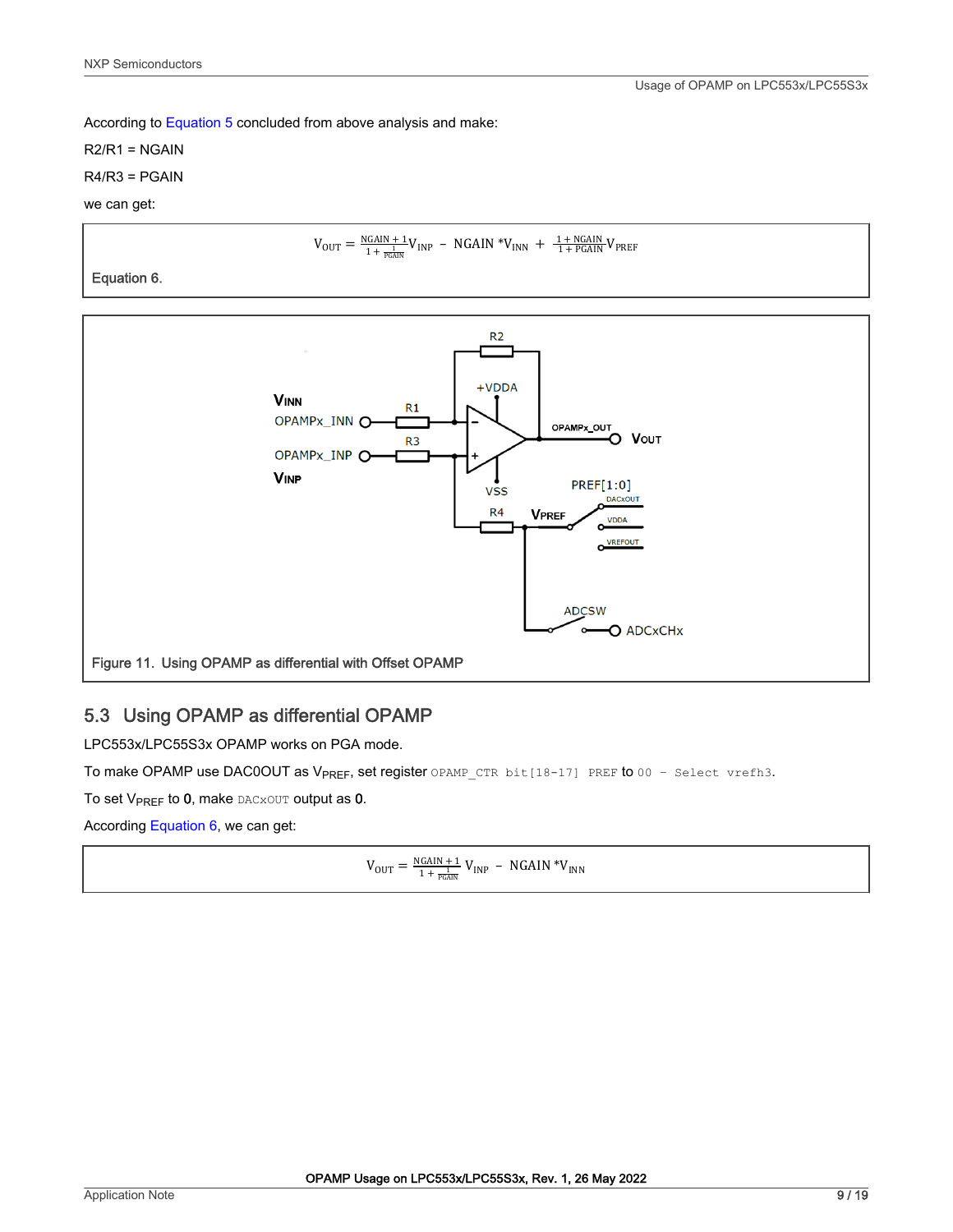<span id="page-9-0"></span>

#### 5.4 Using OPAMP as non-inverting OPAMP

LPC553x/LPC55S3x OPAMP works on PGA mode.

To make VPREF become the high-impedance state, connect VPREF to VREFOUT, set register OPAMP\_CTR bit[18-17] PREF to  $10$  - select vrefh1, and disable VREF module (default). Make V<sub>PREF</sub> = V<sub>INP</sub>.

Connect VINN to 0.

Then we can get:

| $V_{\text{OUT}} = \frac{\text{NGAIN} + 1}{1 + \frac{1}{\text{PGAN}}} V_{\text{INP}} + \frac{1 + \text{NGAIN}}{1 + \text{PGAIN}} V_{\text{PREF}}$     |
|------------------------------------------------------------------------------------------------------------------------------------------------------|
| $V_{\text{OUT}} = \frac{N \text{GAIN} + 1}{1 + \frac{1}{P \text{GAIN}}} V_{\text{INP}} + \frac{1 + N \text{GAIN}}{1 + P \text{GAIN}} V_{\text{INP}}$ |
| $V_{\text{OUT}} = (1 + \text{NGAIN}) * V_{\text{INP}}$                                                                                               |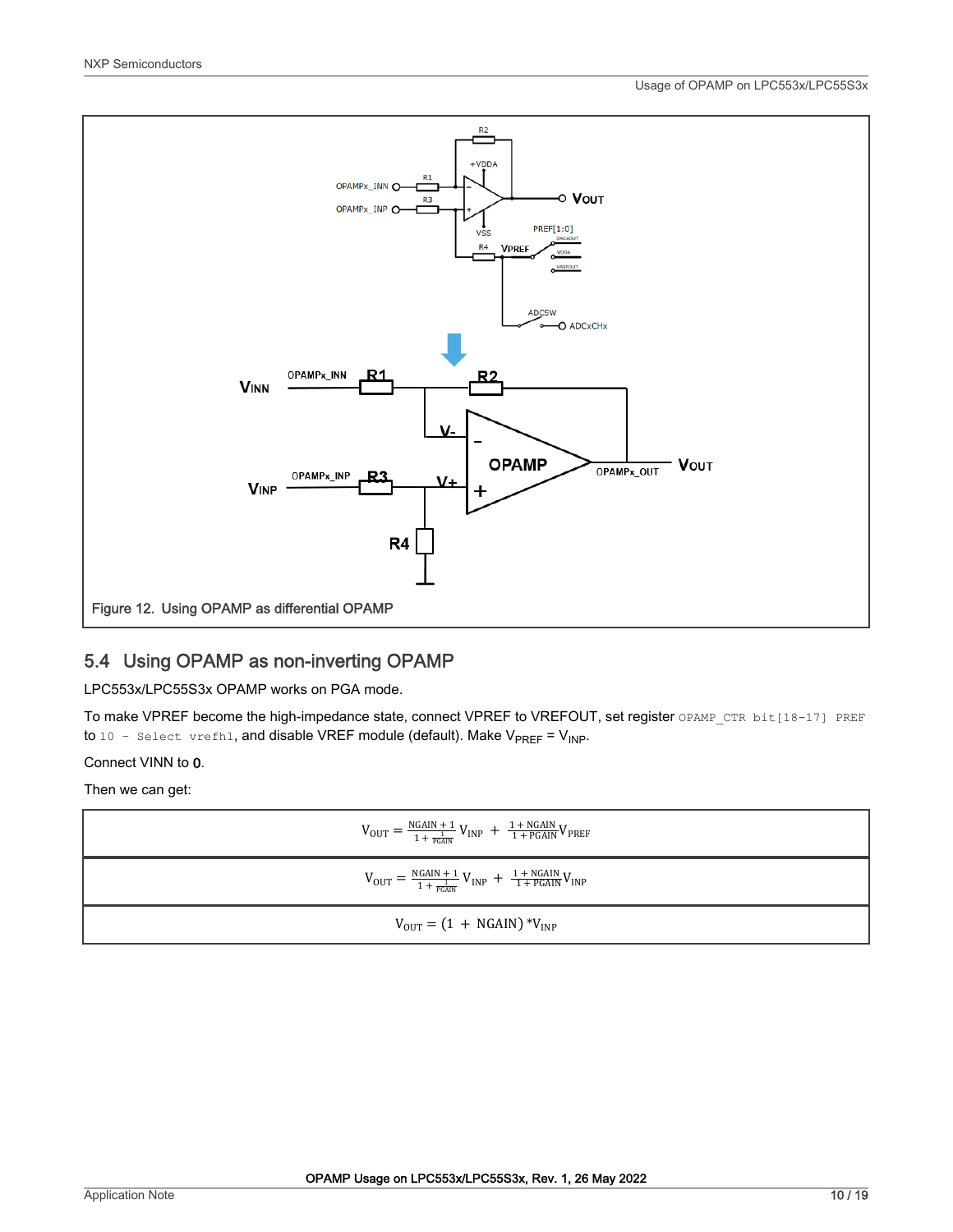<span id="page-10-0"></span>

#### 5.5 Using OPAMP as inverting OPAMP

LPC553x/LPC55S3x OPAMP works on PGA mode.

To set V<sub>PREF</sub> at the high-impedance state, connect V<sub>PREF</sub> to V<sub>REFOUT</sub> and disable V<sub>REF</sub> module (default). Make V<sub>PREF</sub> = V<sub>INP</sub>.

Connect  $V_{INP}$  to 0. Make  $V_{PREF} = V_{INP} = 0$ .

Then we can get:

 $V_{OUT} = -NGAIN *V_{INN}$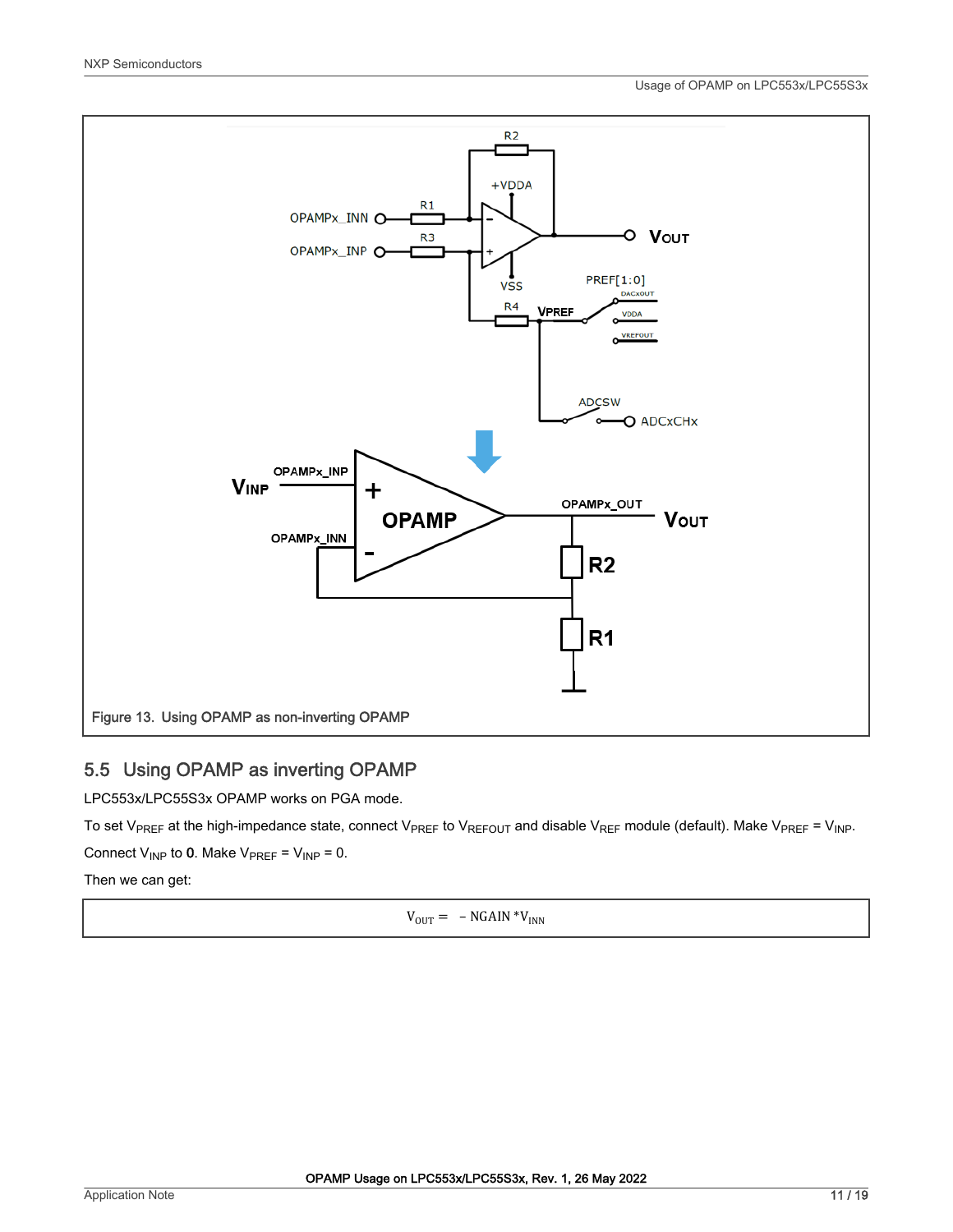<span id="page-11-0"></span>

# 6 Demo for OPAMP on LPC553x/LPC55S3x

#### 6.1 Demo platform

#### 6.1.1 Hardware

Demo is developed on LPCXpresso55S36 board.

#### 6.1.2 Software

Demo code is based on SDK\_2\_10\_2\_LPCXpresso55S36. IDE: MDK5.35

#### 6.2 Using LPC553x/LPC55S3x OPAMP as differential with Offset OPAMP

This demo illustrates how to use OPAMP on LPC553x/LPC55S3x to work as differential with Offset OPAMP.

#### 6.2.1 Board connection

[Figure 15](#page-12-0) shows the board connection.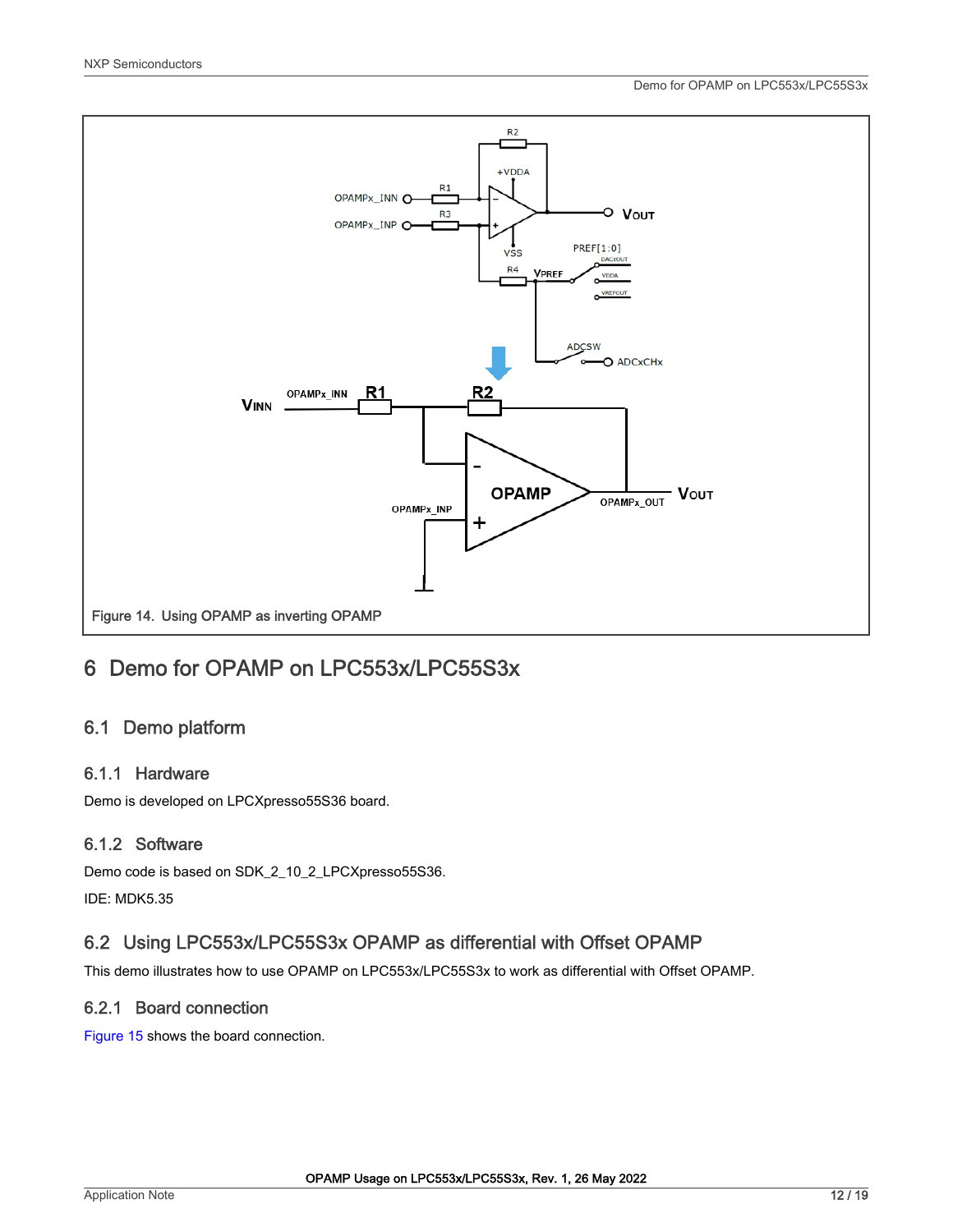<span id="page-12-0"></span>

According to the board connection, set DAC0OUT as V<sub>PREF</sub>, and OPAMP can work as differential with Offset OPAMP.

#### 6.2.2 Calculation formula for Demo

MCU\_VDDA\_F produces V<sub>INP</sub> and V<sub>INN</sub>, by pulling up resisters R193 and R194.

OPAMP uses DAC0OUT as V<sub>PREF</sub>. To get V<sub>PREF</sub> value, OPAMP uses Tera Term to input digital value and then produce analog value by DACO.

The gain formula for differential with Offset OPAMP is as shown in [Equation 6](#page-8-0).

#### 6.2.3 Demo code setup

To make OPAMP use DAC0OUT as V<sub>PREF</sub>, set register OPAMP\_CTR bit[18-17] PREF to 00 - Select vrefh3.

To apply above function, use configuration demo code at line79 in OPAMP.c, as shown in Figure 16.



#### 6.2.4 Demo illustration

Demo 1

Set NGAIN=1, PGAIN=1, and change  $V_{PREF}$  by Tera Term to get different  $V_{OUT}$ .

Steps:

- 1. Set register OPAMP\_CTR bit[26-24] NGAIN to 001 Inverting gain application -1X., make NGAIN = 1.
- 2. Set register OPAMP\_CTR bit[22-20] PGAIN to 001 Inverting gain application 1X., make PGAIN = 1.

To apply the above function, use the configuration demo code at line76-77 in OPAMP.c, as shown in [Figure 17](#page-13-0).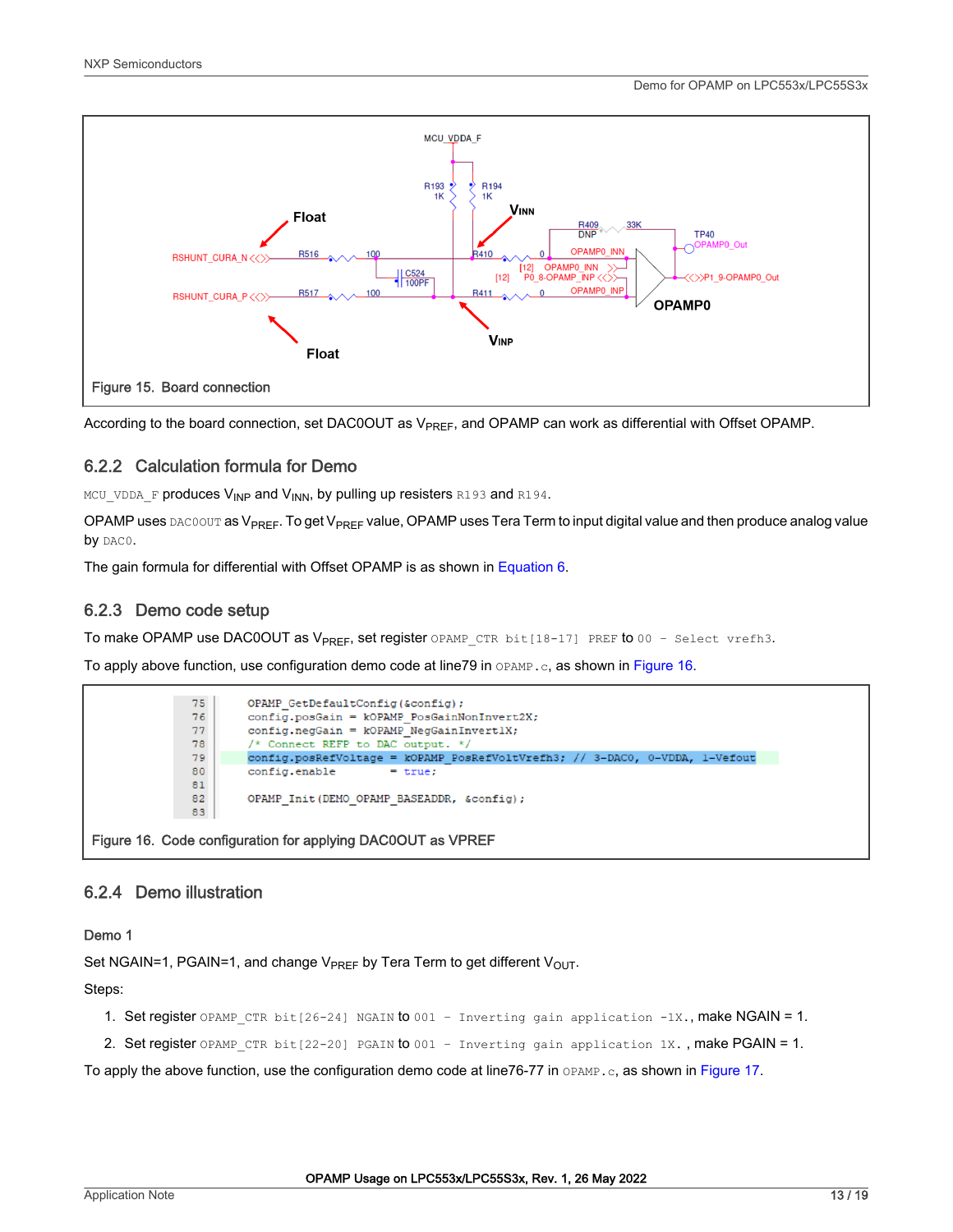<span id="page-13-0"></span>

Download and run demo code, as shown in Figure 18.



To use Tera Term to input  $V_{PREF}$  value, perform the following steps.

1. Input 0 for DAC0 by Tera Term to get the offset value for  $V_{\text{OUT}}$ . Measured by multimeter:  $V_{INN}$  = 3017 mV,  $V_{INP}$  = 3017 mV,  $V_{PREF}$  = 3 mV. According to [Equation 6:](#page-8-0) Calculated  $V_{\text{OUT CAL}} = V_{\text{PREF}} = 3 \text{ mV}$ . Measured  $V_{OUT}$  =50 mV, get offset value for  $V_{OUT\_OFFSET}$  =  $V_{OUT}$  -  $V_{OUT\_CAL}$  = 47 mV. (Test point on EVK board:  $V_{INN}$  = J13-3,  $V_{INP}$  = J13-1,  $V_{PREF}$  = J12-4,  $V_{OUT}$  = J7-1) 2. Input 100 for DAC0 by Tera Term. Measured  $V_{INN}$  = 3022 mV,  $V_{INP}$  = 3022 mV,  $V_{PREF}$  = 73 mV. Calculated  $V_{\text{OUT CAL}} = V_{\text{OUT OFF}} + V_{\text{PREF}} = 120 \text{ mV}$ . Measured  $V_{\text{OUT}}$  = 120 mV. The measured value fits the calculated value. 3. Input 200 for DAC0 by Tera Term.

Measured  $V_{INN}$  = 3029 mV,  $V_{INP}$  = 3029 mV,  $V_{PREF}$  = 155 mV. Calculated  $V_{\text{OUT CAL}} = V_{\text{OUT OFF}} + V_{\text{PREF}} = 202 \text{ mV}$ .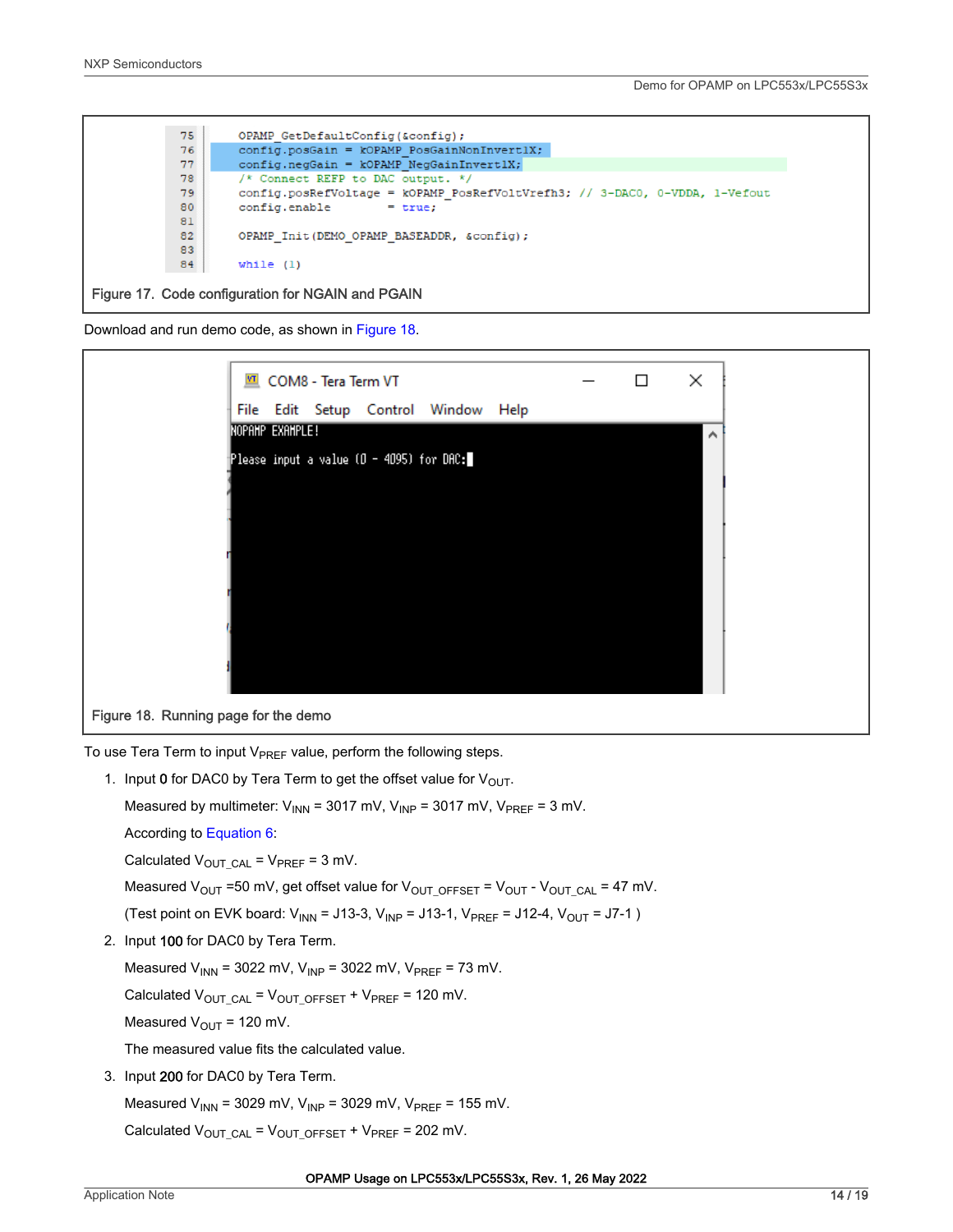Measured VOUT = 202 mV.

The measured value fits the calculated value.

Figure 19 shows the demo steps.

|                                                 | COM8 - Tera Term VT                                                                                                                                                                        |  |  | $\times$ |  |
|-------------------------------------------------|--------------------------------------------------------------------------------------------------------------------------------------------------------------------------------------------|--|--|----------|--|
|                                                 | File Edit Setup Control Window Help                                                                                                                                                        |  |  |          |  |
|                                                 | Opahp example!                                                                                                                                                                             |  |  |          |  |
|                                                 | Please input a value (Ø – 4095) for DAC:Ø<br>Input DAC value is O<br>leasure Voltage for Vinn, Vinp, Vpref and Vout on EVK board.<br>Compare Vout measued value with calculated value.     |  |  |          |  |
|                                                 | Please input a value (Ø – 4095) for DAC:100<br>Input DAC value is 100<br>leasure Voltage for Vinn, Vinp, Vpref and Vout on EVK board.<br>Compare Vout measued value with calculated value. |  |  |          |  |
|                                                 | Please input a value (Ø – 4095) for DAC:200<br>Input DAC value is 200<br>leasure Voltage for Vinn, Vinp, Vpref and Vout on EVK board.<br>Compare Vout measued value with calculated value. |  |  |          |  |
|                                                 | Please input a value (Ø – 4095) for DAC:∏                                                                                                                                                  |  |  |          |  |
|                                                 |                                                                                                                                                                                            |  |  |          |  |
| Figure 19. Using Tera Term to input VPREF value |                                                                                                                                                                                            |  |  |          |  |

#### Demo 2

Set NGAIN=1, PGAIN=2, and change  $V_{PREF}$  by Tera Term to get different  $V_{OUT}$ .

1. Input 0 for DAC0 by Tera Term to get the offset value for  $V_{\text{OUT}}$ .

Measured  $V_{INN}$  = 3096 mV,  $V_{INP}$  = 3017 mV,  $V_{PREF}$  = 3 mV.

According to [Equation 6:](#page-8-0)

Calculated  $V_{\text{OUT CAL}} = 1.333 * V_{\text{IMP}} - V_{\text{INN}} + 0.666 * 3 = 927 \text{ mV}.$ 

Measured  $V_{\text{OUT}}$  =968 mV, get offset value for  $V_{\text{OUT}}$  of  $F_{\text{OUT}}$  =  $V_{\text{OUT}}$  -  $V_{\text{OUT}}$  = 41 mV.

2. Input 100 for DAC0 by Tera Term.

Measured  $V_{INN}$  = 3100 mV,  $V_{INP}$  = 3023 mV,  $V_{PREF}$  = 73 mV.

Calculated  $V_{\text{OUT CAL}} = V_{\text{OUT OFFSET}} + 1.333 * V_{\text{INP}} - V_{\text{INN}} + 0.666 * 73 = 1020 \text{ mV}$ .

Measured  $V_{\text{OUT}} = 1019 \text{ mV}$ .

The measured value fits the calculated value.

3. Input 200 for DAC0 by Tera Term.

Measured  $V_{INN}$  = 3106 mV,  $V_{INP}$  = 3030 mV,  $V_{PREF}$  = 155 mV.

Calculated  $V_{\text{OUT CAL}} = V_{\text{OUT OFFSET}} + 1.333 * V_{\text{IMP}} - V_{\text{INN}} + 0.666 * 155 = 1077 \text{ mV}$ .

Measured  $V_{\text{OUT}}$  = 1076 mV.

The measured value fits the calculated value.

#### Demo 3

Set NGAIN=1, PGAIN=64, and change  $V_{PREF}$  by Tera Term to get different  $V_{OUT}$ .

1. Input 0 for DAC0 by Tera Term to get the offset value for  $V_{\text{OUT}}$ .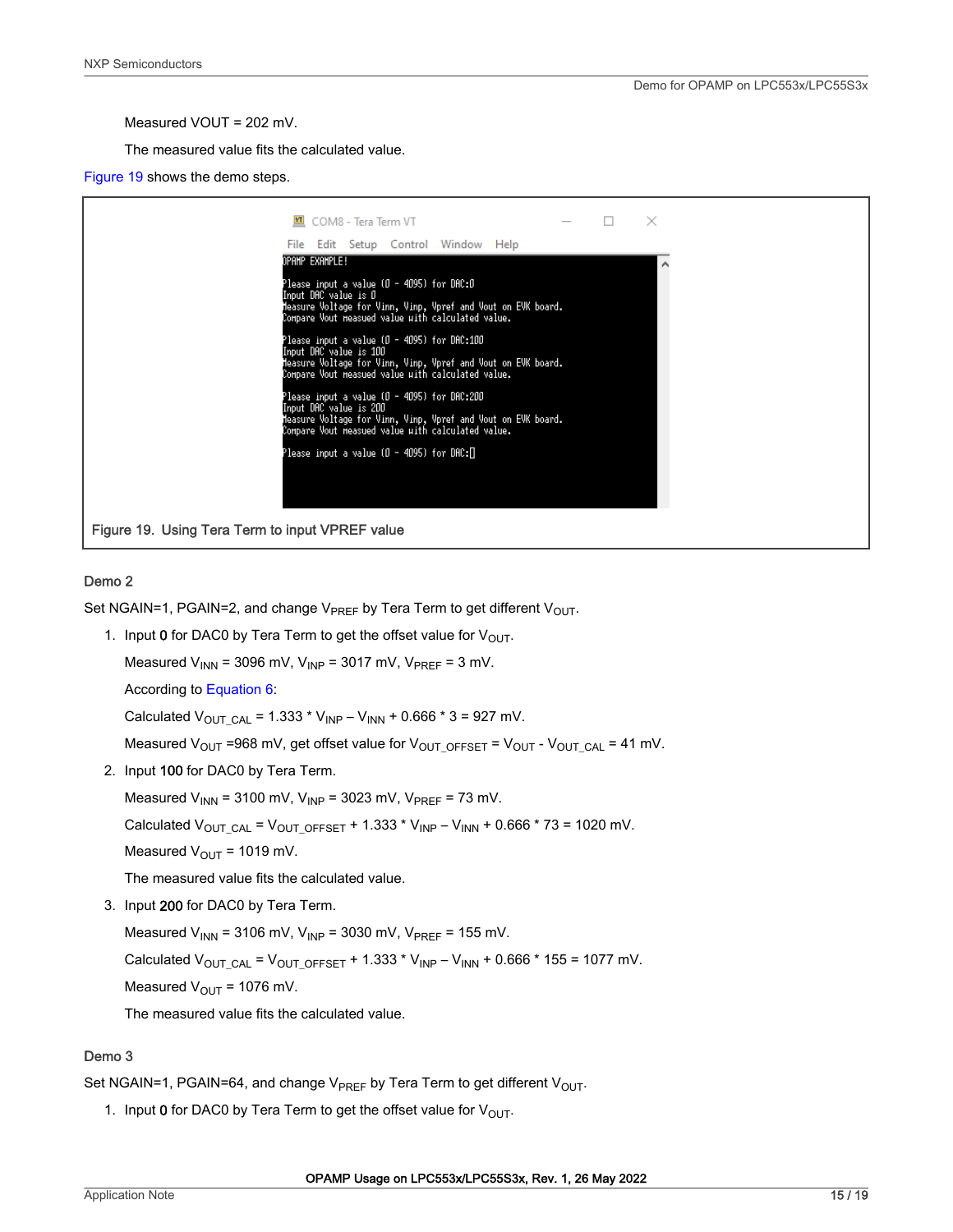Revision history

<span id="page-15-0"></span>Measured  $V_{INN}$  = 3248 mV,  $V_{INP}$  = 3017 mV,  $V_{PREF}$  = 3 mV. According to [Equation 6:](#page-8-0)

Calculated  $V_{\text{OUT CAL}} = 1.969 * V_{\text{INP}} - V_{\text{INN}} + 0.031 * 3 = 2692 \text{ mV}.$ 

Measured V<sub>OUT</sub> =2700 mV, get offset value for V<sub>OUT\_OFFSET</sub> = V<sub>OUT</sub> - V<sub>OUT\_CAL</sub> = 8 mV

2. Input 100 for DAC0 by Tera Term.

Measured  $V_{INN}$  = 3248 mV,  $V_{INP}$  = 3023 mV,  $V_{PREF}$  = 73 mV.

Calculated  $V_{\text{OUT\_CAL}} = V_{\text{OUT\_OFFSET}} + 1.969 * V_{\text{INP}} - V_{\text{INN}} + 0.031 * 73 = 2714 \text{ mV}.$ 

Measured  $V_{\text{OUT}}$  = 2712 mV.

The measured value fits the calculated value.

3. Input 200 for DAC0 by Tera Term.

Measured  $V_{INN}$  = 3249 mV,  $V_{INP}$  = 3030 mV,  $V_{PREF}$  = 155 mV.

Calculated  $V_{\text{OUT\_CAL}} = V_{\text{OUT\_OFFSET}} + 1.969 * V_{\text{INP}} - V_{\text{INN}} + 0.031 * 155 = 2730 \text{ mV}.$ 

Measured  $V_{\text{OUT}}$  = 2728 mV.

The measured value fits the calculated value.

According to calculation and measurement, the results are reasonable and fit [Equation 6.](#page-8-0)

# 7 Revision history

| Rev. | Date            | <b>Description</b>                     |  |  |
|------|-----------------|----------------------------------------|--|--|
|      | 11 January 2022 | Initial release                        |  |  |
|      | 26 May 2022     | Replaced LPC553x with LPC553x/LPC55S3x |  |  |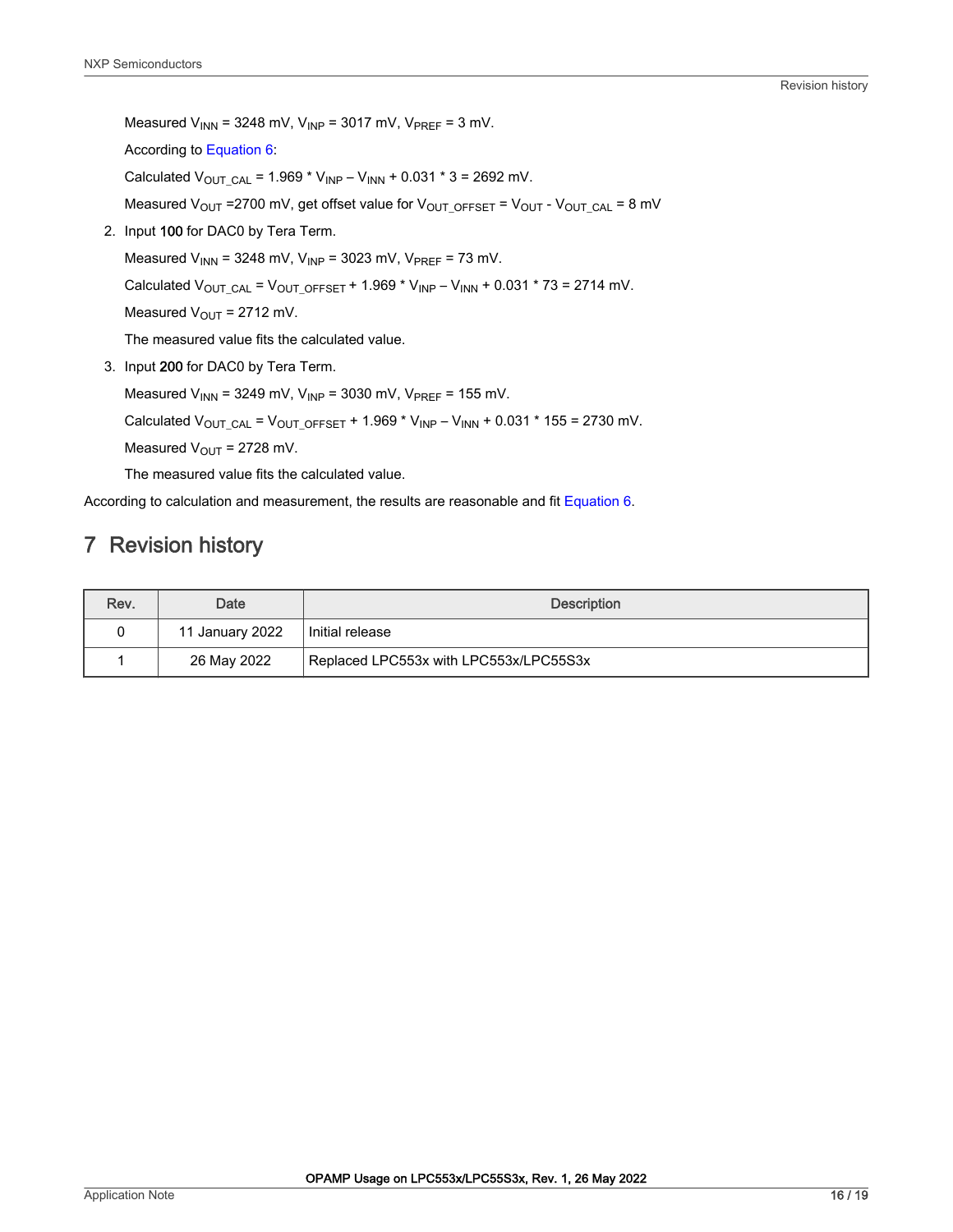# <span id="page-16-0"></span>Legal information

#### **Definitions**

Draft - A draft status on a document indicates that the content is still under internal review and subject to formal approval, which may result in modifications or additions. NXP Semiconductors does not give any representations or warranties as to the accuracy or completeness of information included in a draft version of a document and shall have no liability for the consequences of use of such information.

#### **Disclaimers**

Limited warranty and liability - Information in this document is believed to be accurate and reliable. However, NXP Semiconductors does not give any representations or warranties, expressed or implied, as to the accuracy or completeness of such information and shall have no liability for the consequences of use of such information. NXP Semiconductors takes no responsibility for the content in this document if provided by an information source outside of NXP Semiconductors.

In no event shall NXP Semiconductors be liable for any indirect, incidental, punitive, special or consequential damages (including - without limitation lost profits, lost savings, business interruption, costs related to the removal or replacement of any products or rework charges) whether or not such damages are based on tort (including negligence), warranty, breach of contract or any other legal theory.

Notwithstanding any damages that customer might incur for any reason whatsoever, NXP Semiconductors' aggregate and cumulative liability towards customer for the products described herein shall be limited in accordance with the Terms and conditions of commercial sale of NXP Semiconductors.

Right to make changes — NXP Semiconductors reserves the right to make changes to information published in this document, including without limitation specifications and product descriptions, at any time and without notice. This document supersedes and replaces all information supplied prior to the publication hereof.

Suitability for use - NXP Semiconductors products are not designed, authorized or warranted to be suitable for use in life support, life-critical or safety-critical systems or equipment, nor in applications where failure or malfunction of an NXP Semiconductors product can reasonably be expected to result in personal injury, death or severe property or environmental damage. NXP Semiconductors and its suppliers accept no liability for inclusion and/or use of NXP Semiconductors products in such equipment or applications and therefore such inclusion and/or use is at the customer's own risk.

Applications — Applications that are described herein for any of these products are for illustrative purposes only. NXP Semiconductors makes no representation or warranty that such applications will be suitable for the specified use without further testing or modification.

Customers are responsible for the design and operation of their applications and products using NXP Semiconductors products, and NXP Semiconductors accepts no liability for any assistance with applications or customer product design. It is customer's sole responsibility to determine whether the NXP Semiconductors product is suitable and fit for the customer's applications and products planned, as well as for the planned application and use of customer's third party customer(s). Customers should provide appropriate design and operating safeguards to minimize the risks associated with their applications and products.

NXP Semiconductors does not accept any liability related to any default, damage, costs or problem which is based on any weakness or default in the customer's applications or products, or the application or use by customer's third party customer(s). Customer is responsible for doing all necessary testing for the customer's applications and products using NXP Semiconductors products in order to avoid a default of the applications and the products or of the application or use by customer's third party customer(s). NXP does not accept any liability in this respect.

Terms and conditions of commercial sale — NXP Semiconductors products are sold subject to the general terms and conditions of commercial sale, as published at http://www.nxp.com/profile/terms, unless otherwise agreed in a valid written individual agreement. In case an individual agreement is concluded only the terms and conditions of the respective agreement shall apply. NXP Semiconductors hereby expressly objects to applying the customer's general terms and conditions with regard to the purchase of NXP Semiconductors products by customer.

Export control - This document as well as the item(s) described herein may be subject to export control regulations. Export might require a prior authorization from competent authorities.

Suitability for use in non-automotive qualified products - Unless this data sheet expressly states that this specific NXP Semiconductors product is automotive qualified, the product is not suitable for automotive use. It is neither qualified nor tested in accordance with automotive testing or application requirements. NXP Semiconductors accepts no liability for inclusion and/or use of non-automotive qualified products in automotive equipment or applications.

In the event that customer uses the product for design-in and use in automotive applications to automotive specifications and standards, customer (a) shall use the product without NXP Semiconductors' warranty of the product for such automotive applications, use and specifications, and (b) whenever customer uses the product for automotive applications beyond NXP Semiconductors' specifications such use shall be solely at customer's own risk, and (c) customer fully indemnifies NXP Semiconductors for any liability, damages or failed product claims resulting from customer design and use of the product for automotive applications beyond NXP Semiconductors' standard warranty and NXP Semiconductors' product specifications.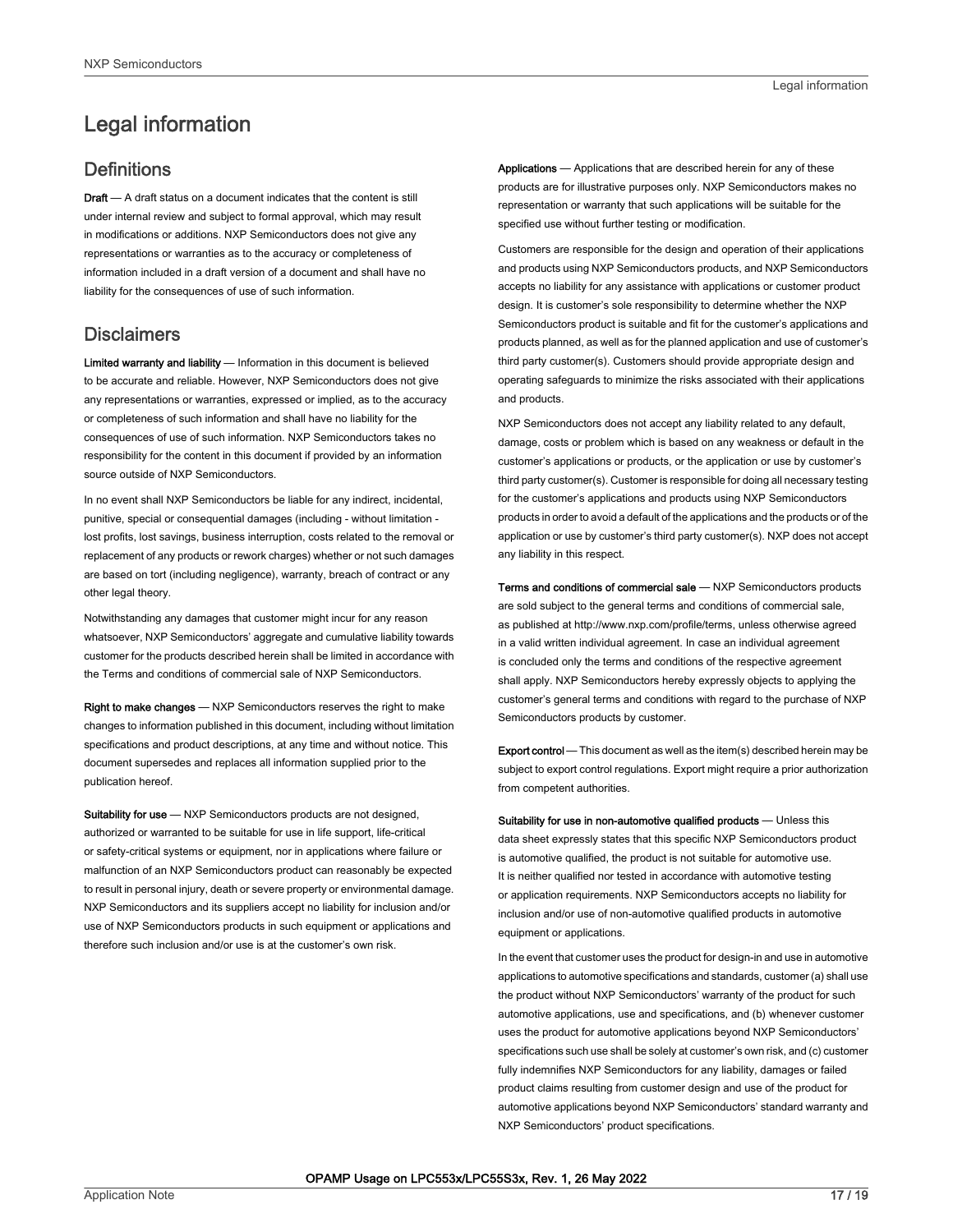Translations — A non-English (translated) version of a document, including the legal information in that document, is for reference only. The English version shall prevail in case of any discrepancy between the translated and English versions.

Security - Customer understands that all NXP products may be subject to unidentified vulnerabilities or may support established security standards or specifications with known limitations. Customer is responsible for the design and operation of its applications and products throughout their lifecycles to reduce the effect of these vulnerabilities on customer's applications and products. Customer's responsibility also extends to other open and/or proprietary technologies supported by NXP products for use in customer's applications. NXP accepts no liability for any vulnerability. Customer should regularly check security updates from NXP and follow up appropriately.

Customer shall select products with security features that best meet rules, regulations, and standards of the intended application and make the ultimate design decisions regarding its products and is solely responsible for compliance with all legal, regulatory, and security related requirements concerning its products, regardless of any information or support that may be provided by NXP.

NXP has a Product Security Incident Response Team (PSIRT) (reachable at [PSIRT@nxp.com\)](mailto:PSIRT@nxp.com) that manages the investigation, reporting, and solution release to security vulnerabilities of NXP products.

#### **Trademarks**

Notice: All referenced brands, product names, service names, and trademarks are the property of their respective owners.

NXP — wordmark and logo are trademarks of NXP B.V.

AMBA, Arm, Arm7, Arm7TDMI, Arm9, Arm11, Artisan, big.LITTLE, Cordio, CoreLink, CoreSight, Cortex, DesignStart, DynamIQ, Jazelle, Keil, Mali, Mbed, Mbed Enabled, NEON, POP, RealView, SecurCore, Socrates, Thumb, TrustZone, ULINK, ULINK2, ULINK-ME, ULINK-PLUS, ULINKpro, μVision, Versatile — are trademarks or registered trademarks of Arm Limited (or its subsidiaries) in the US and/or elsewhere. The related technology may be protected by any or all of patents, copyrights, designs and trade secrets. All rights reserved.

Airfast — is a trademark of NXP B.V.

**Bluetooth** — the Bluetooth wordmark and logos are registered trademarks owned by Bluetooth SIG, Inc. and any use of such marks by NXP Semiconductors is under license.

Cadence — the Cadence logo, and the other Cadence marks found at [www.cadence.com/go/trademarks](http://www.cadence.com/go/trademarks) are trademarks or registered trademarks of Cadence Design Systems, Inc. All rights reserved worldwide.

CodeWarrior — is a trademark of NXP B.V.

- ColdFire is a trademark of NXP B.V.
- ColdFire+ is a trademark of NXP B.V.
- EdgeLock is a trademark of NXP B.V.
- EdgeScale is a trademark of NXP B.V.
- EdgeVerse is a trademark of NXP B.V.

elQ - is a trademark of NXP B.V.

FeliCa - is a trademark of Sony Corporation.

**Freescale** — is a trademark of NXP B.V.

HITAG — is a trademark of NXP B.V.

ICODE and I-CODE — are trademarks of NXP B.V.

Immersiv3D — is a trademark of NXP B.V.

**I2C-bus** — logo is a trademark of NXP B.V.

Kinetis - is a trademark of NXP B.V.

Layerscape - is a trademark of NXP B.V.

Mantis - is a trademark of NXP B.V.

MIFARE — is a trademark of NXP B.V.

MOBILEGT — is a trademark of NXP B.V.

NTAG — is a trademark of NXP B.V.

Processor Expert - is a trademark of NXP B.V.

QorIQ - is a trademark of NXP B.V.

SafeAssure — is a trademark of NXP B.V.

SafeAssure - logo is a trademark of NXP B.V.

StarCore - is a trademark of NXP B.V.

Synopsys - Portions Copyright <sup>©</sup> 2021 Synopsys, Inc. Used with permission. All rights reserved.

Tower — is a trademark of NXP B.V.

UCODE — is a trademark of NXP B.V.

VortiQa — is a trademark of NXP B.V.